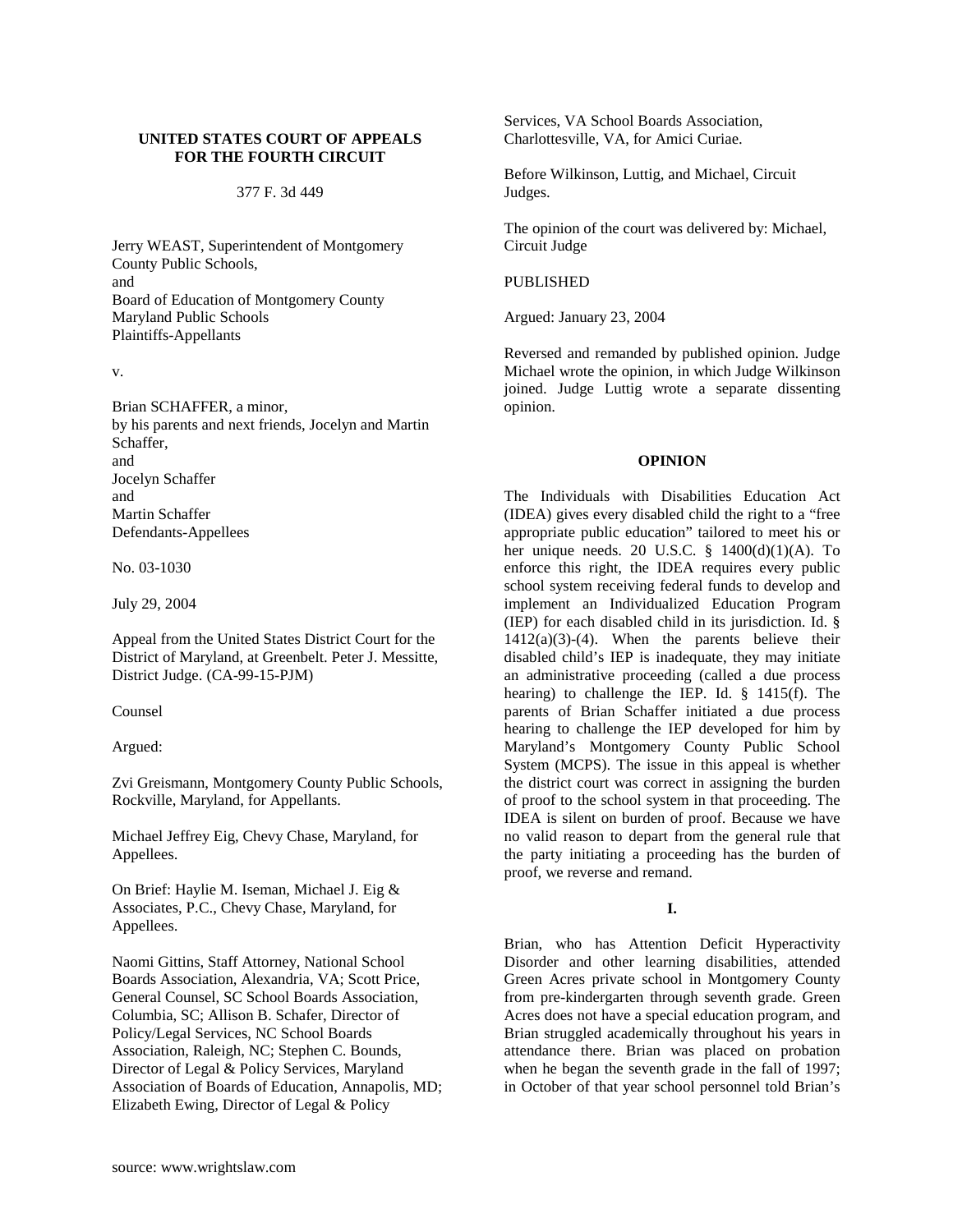mother that he needed to attend a school that could more adequately accommodate his disabilities.

Shortly thereafter (in November 1997), Brian's mother contacted the Herbert Hoover Middle School, an MCPS school, and requested that Brian be evaluated to determine his eligibility for special education services for the 1998-1999 school year. In the meantime, Brian's parents applied to have him admitted to another private school, the McLean School of Maryland, for the 1998-1999 academic year. On February 26, 1998, the MCPS committee that determines special education eligibility, the Admission, Review, and Dismissal (ARD) Committee, held its first meeting to discuss Brian's educational needs with his parents, their lawyer, and Herbert Hoover school officials. The following month Brian was admitted to the McLean School for the next academic year, and his parents paid the enrollment fee to reserve his place in the eighth grade class. The ARD Committee held its second meeting in early April 1998, found Brian eligible for special education, and offered an IEP for the next (1998- 1999) school year.

The proposed IEP specified that Brian would receive 15.3 hours of special education and 45 minutes of speech therapy each week at his "home" school, Herbert Hoover Middle School. After the parents expressed concern about class size at Herbert Hoover, the MCPS offered to provide the same IEP services at the Robert Frost Middle School, a school ten minutes from Brian's home, where he could receive more of his instruction in smaller classes. Shortly thereafter, in May 1998, the parents informed MCPS that the proposed IEP was inadequate and that Brian would attend private school at McLean. At the same time, the parents requested a due process hearing pursuant to the IDEA, claiming that the proposed IEP denied Brian a free appropriate education; they sought reimbursement of the tuition and other expenses for Brian's private school attendance. (The IDEA requires the school system to arrange for an impartial due process hearing, and the hearing cannot be conducted by a system employee or an employee of the state educational agency. See 20 U.S.C.  $\S$  1414(f)(3). In Maryland the due process hearing is conducted by an administrative law judge (ALJ) in the state's Office of Administrative Hearings. Md. Code Ann., Educ. § 8-413(c) (Michie 1997); *A.B. v. Lawson*, 354 F.3d 315, 320 (4th Cir. 2004).)

At the original due process hearing in Brian's case, the ALJ assigned the burden of proof to the parents. The parents challenged the substance of the IEP, not the process by which it was developed, and the ALJ explained that deference is owed to education professionals in the substantive design of an IEP. The parents were therefore required to prove that the IEP was inadequate, specifically, that it was not "reasonably calculated to enable the child to receive educational benefits." *Hendrick Hudson Bd. of Educ. v. Rowley*, 458 U.S. 176, 207 (1982). Both sides submitted extensive expert testimony, and the ALJ considered the case to be close. He commented that the "assignment of the burden of proof [was] critical" to the outcome. J.A. 46. Ultimately, the ALJ concluded that the parents had not met their burden. The ALJ's order upheld the IEP proposed by the MCPS and denied the parents' request for reimbursement for Brian's private school expenses.

Brian's parents sued the MCPS (technically, the Board of Education of Montgomery County and its superintendent) in district court, claiming that the ALJ had erred in assigning the burden of proof to them. The district court, agreeing with the parents, reallocated the burden of proof to the MCPS and remanded the case to the ALJ for further proceedings. *Brian S. v. Vance (Schaffer I),* 86 F. Supp. 2d 538 (D. Md. 2000). The MCPS appealed the district court's *Schaffer I* order to our court, but before we heard argument the ALJ reconsidered the case pursuant to the district court's remand order. After reassigning the burden of proof to the MCPS, the ALJ found that the MCPS had failed to prove the adequacy of the IEP. The ALJ ordered the MCPS to make partial reimbursement to the parents for Brian's tuition and expenses at private school for the 1998-1999 year. The MCPS then filed an action (*Schaffer II*) in district court to challenge the ALJ's reassignment of the burden of proof. In the meantime, the MCPS's appeal from the district court's order in *Schaffer I*  was still pending in this court. We disposed of that appeal by vacating the district court's order and "remand[ing] to that court with directions that any issue with respect to the proof scheme in this case be consolidated with the consideration of the merits." *Schaffer v. Vance*, 2 Fed. Appx. 232, 233 (4th Cir. 2001) (unpublished). Accordingly, in *Schaffer II* the district court, after reaffirming that the MCPS had the burden of proof, concluded that the ALJ had decided correctly on reconsideration that the proposed IEP was inadequate. The district court then set aside the ALJ's decision on tuition and expenses, awarding full reimbursement to the parents. *Weast v. Schaffer (Schaffer II),* 240 F. Supp. 2d 396 (D. Md. 2002). The MCPS now appeals the district court's decision in *Schaffer II.*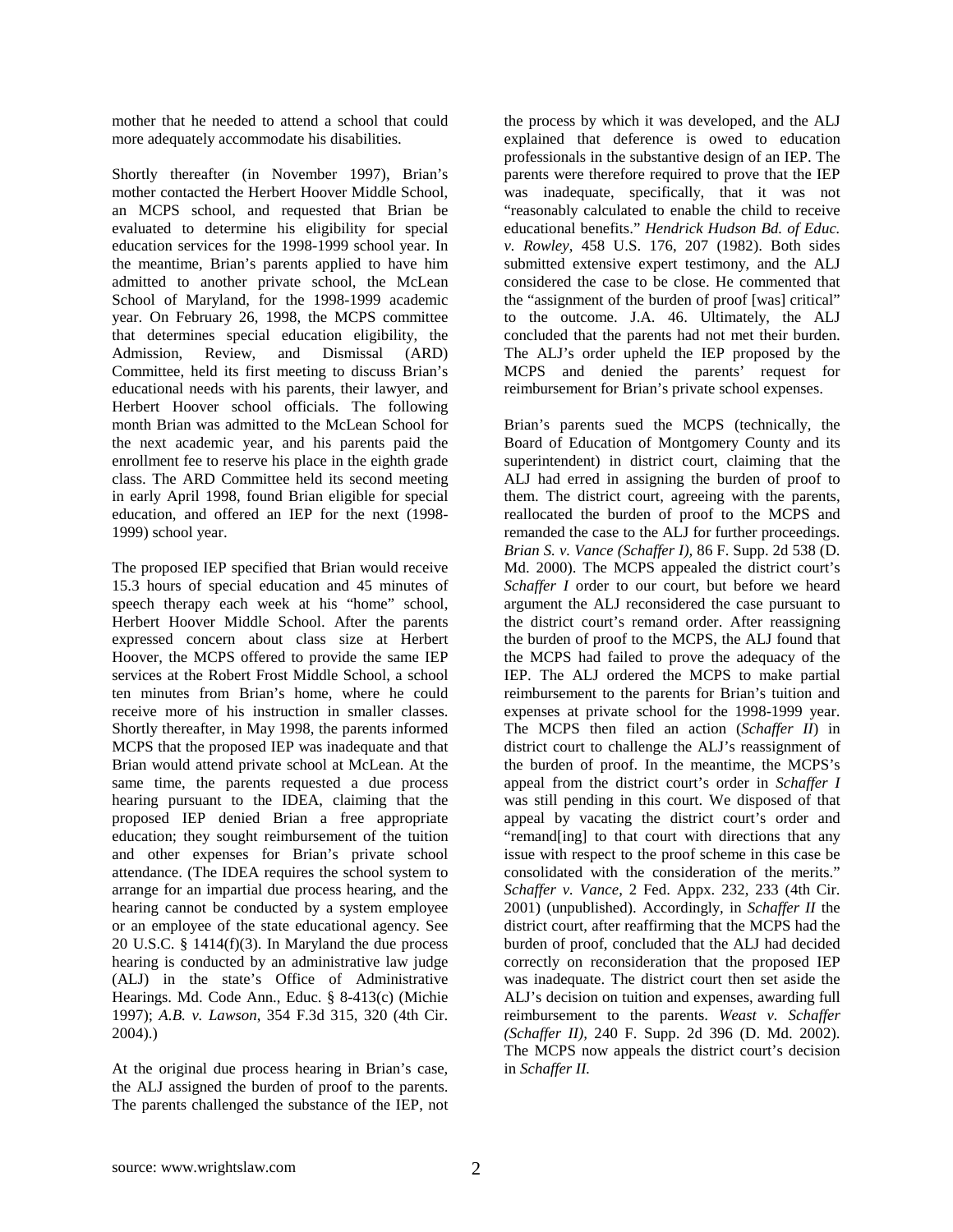The IDEA is silent about which side bears the burden of proof in a state administrative proceeding brought by parents to challenge the adequacy of an IEP. When a statute is silent, the burden of proof is normally allocated to the party initiating the proceeding and seeking relief. See, e.g., J. Strong, McCormick on Evidence § 337 (5th ed. 1999); *Dalton v. Capital Assoc. Indus. Inc*., 257 F.3d 409, 416 (4th Cir. 2001); *Newport News Shipbuilding & Dry Dock Co. v. Loxley*, 934 F.2d 511, 516 (4th Cir. 1991). Although "the natural tendency is to place the burden on the party desiring change" or seeking relief, other factors such as policy considerations, convenience, and fairness may allow for a different allocation of the burden of proof. McCormick on Evidence § 337.

Today our circuit must decide how to allocate the burden of proof in one of these IDEA-prescribed, state administrative proceedings initiated by parents to challenge an IEP. Other circuits are split - and splintered in reasoning - on this question. Three circuits assign the burden to the parents, and four (perhaps five) assign it to the school system. The Sixth Circuit holds to "the traditional burden of proof" and requires the parents challenging an IEP to establish both its procedural and substantive deficiencies. *Cordrey v. Eukert*, 917 F.2d 1460, 1466 (6th Cir. 1990). The Fifth and Tenth Circuits also assign the burden of proof to the parents, but for a different reason. According to these circuits, because the statute relies on the expertise of education professionals in local school systems, their decisions about the substantive terms of an IEP are owed deference; as a result, the parents bear the burden of proving why an IEP is deficient. *Alamo Heights Indep. Sch. Dist. v. State Bd. of Educ*., 790 F.2d 1153, 1158 (5th Cir. 1986); *Johnson v. Indep. Sch. Dist. No. 4*, 921 F.2d 1022, 1026 (10th Cir. 1990).

On the other side the Third Circuit assigns the burden of proof to school systems when their IEPs are challenged by parents in administrative proceedings. *Carlisle Area Sch. Dist. v. Scott P*., 62 F.3d 520, 533 (3d Cir. 1995) (citing *Oberti v. Bd. of Educ*., 995 F.2d 1204, 1219 (3d Cir. 1993) (holding that when an administrative decision upholding an IEP is challenged in district court, the school district has the burden of proof because of its expertise and access to information and witnesses)). Three other circuits, the Second, Eighth, and Ninth, have announced without explanation that the school system has the burden of proving the adequacy of the IEP at the administrative

hearing. *Walczak v. Fla. Union Free Sch. Dist*., 142 F.3d 119, 122 (2d Cir. 1998); *E.S. v. Independent Sch. Dist. No. 196*, 135 F.3d 566, 569 (8th Cir. 1998); *Clyde K. v. Puyallup Sch. Dist. No. 3*, 35 F.3d 1396, 1398 (9th Cir. 1994). Finally, the D.C. Circuit assigned the burden of proof to a school system when an IEP was challenged as procedurally deficient, noting that "[t]he underlying assumption of the Act is that to the extent its procedural mechanisms are faithfully employed, [disabled] children will be afforded an appropriate education." *McKenzie v. Smith*, 771 F.2d 1527, 1532 (D.C. Cir. 1985). It is not clear how the D.C. Circuit would assign the burden in a case such as this one where only the substance of the IEP is challenged.

Because the decisions assigning the burden of proof at the administrative hearing to the school system offer little or no analysis, they do not persuade us to depart from the normal rule of allocating the burden to the party seeking relief. We will therefore proceed to consider the main arguments advanced by Brian's parents for assigning the burden to the school system.

**B.** 

The parents argue that because the IDEA is a remedial statute that places the obligation on a school system to provide a free appropriate public education for disabled children, the school system should bear the burden of proving that its IEP meets that obligation. This brings to mind other remedial federal statutes such as Title VII of the Civil Rights Act of 1964, the Americans with Disabilities Act, and the Age Discrimination in Employment Act. These statutes impose on employers (or others) the obligation not to discriminate against an individual because of characteristics such as race, sex, disability, or age. Like the IDEA, these statutes are silent about burden of proof, yet we assign it to the plaintiff who seeks the statutory protection or benefit; the burden is not assigned to the party with the statutory obligation. See, e.g., *Newman v. GHS Osteopathic, Inc*., 60 F.3d 153, 157 (3d Cir. 1995). We do not believe, then, that a school system should have the burden of proof in an IEP challenge just because it has the statutory obligation to propose an adequate educational program for the disabled child. A "favored group," in other words, is not relieved of the burden of proof "merely because a statute confers substantive rights on [it]." *Clyde K*., 35 F.3d at 1399.

## **C.**

Because school systems have a natural advantage in IEP disputes by reason of their greater expertise and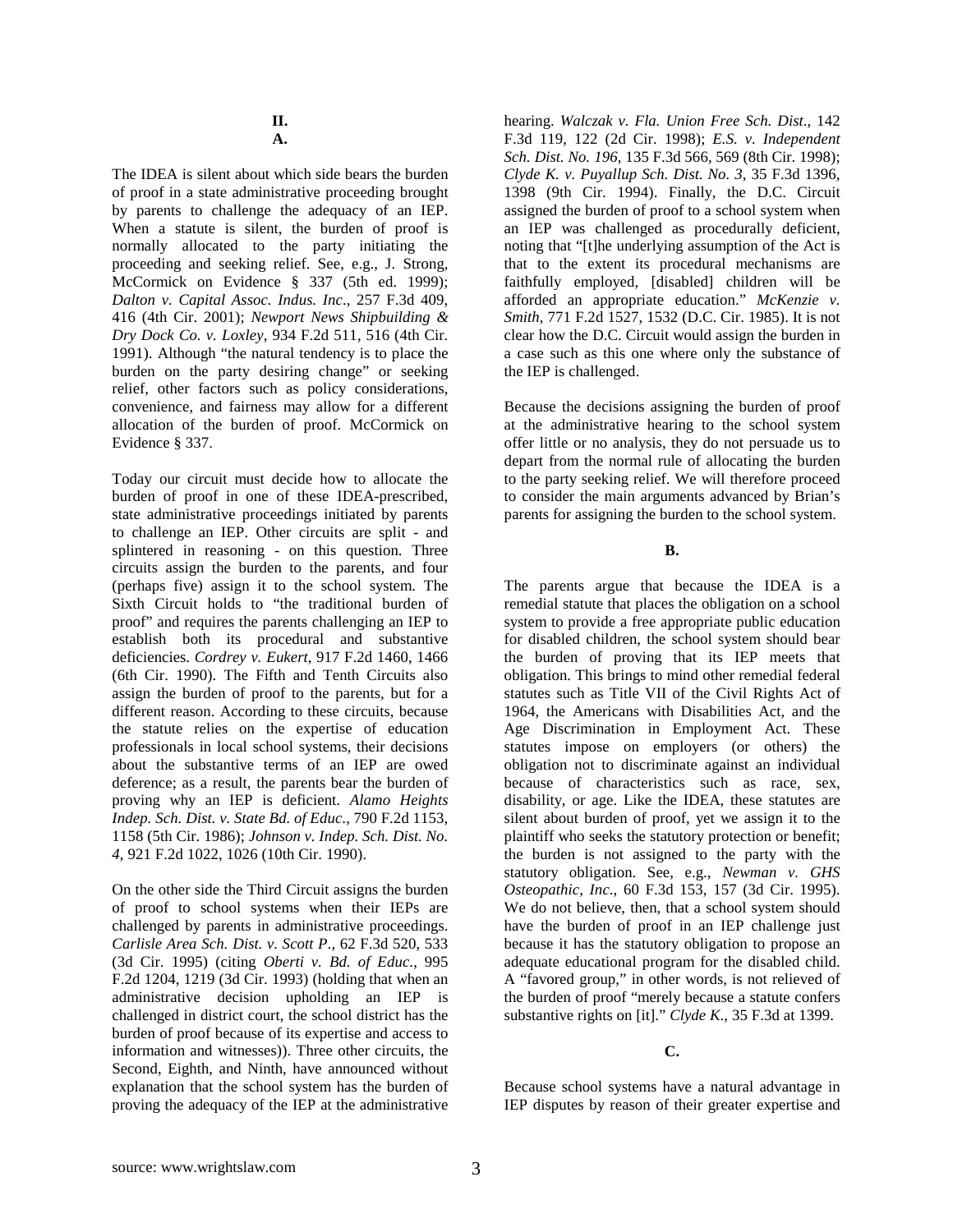resources, they should have the burden of proof, according to Brian's parents. Specifically, the argument goes, the school system understands the requirements of the IDEA, has greater educational expertise than parents, and has better access to information and witnesses. See *Oberti*, 995 F.2d at 1219. This persuaded the district court in Brian's case to assign the burden at the administrative level to the school system (the MCPS). See *Schaffer II*, 240 F. Supp. 2d at 403-04 (citing *Lascari v. Bd. of Educ*., 560 A.2d 1180, 1186 (N.J. 1989)).

We do not automatically assign the burden of proof to the side with the bigger guns. And "[v]ery often [a party] must plead and prove matters as to which his adversary has superior access to the proof." McCormick on Evidence § 337. In IDEA administrative disputes Congress has taken steps, short of allocating the burden of proof to school systems, that level the playing field. As the Supreme Court observed, Congress recognized "that in any [IDEA] disputes the school officials would have a natural advantage," so it therefore "incorporated an elaborate set of what it labeled 'procedural safeguards' to insure the full participation of the parents and proper resolution of substantive disagreements." *School Comm. of Burlington v. Dep't of Educ. of Mass*., 471 U.S. 359, 368 (1985).

These procedural safeguards and other provisions in the IDEA are all designed to inform parents and to involve them in the development of the IEP for their child. The Act involves parents at all stages, making them members of their child's IEP team and enabling them to advocate for their position if a dispute arises. 20 U.S.C. § 1414(d). Parents have the right to examine all records, materials, assessments, and other information the school system uses to develop an IEP, and they have the right to participate fully in meetings relating to the IEP and the evaluation of their child. Id. § 1415(b). Parents have the right to request an independent evaluation of their child at school system expense. Id.; 34 C.F.R. §  $300.502(b)(2)(ii)$ . The school system must give parents written notice of their rights at key intervals: when their child is initially referred for evaluation, when they are notified about each IEP meeting, when their child is reevaluated, and when they register any complaint about the school system's effort to provide a free appropriate public education for their child. 20 U.S.C.  $\S$  1415(d)(1). The notice of the parents' rights must be written in "an easily understandable manner." Id. § 1415(d)(2). Finally, the statute authorizes "parent training and information centers," which, as the name suggests, are centers designed to "meet the training and information needs of parents

of children with disabilities" and to "assist parents to understand the availability of, and how to effectively use" the protections of the IDEA. Id. § 1482.

If the parents request an administrative hearing, additional services and protections become available. Voluntary mediation conducted by an impartial mediator, with the school system bearing the costs, must be made available before the case proceeds to hearing. 34 C.F.R. § 300.506. The school system must also advise the parents "of any free or low-cost legal and other relevant services available in the area." Id.  $\S$  300.507(a)(3). There are also discovery requirements that give parents advance notice of the evidence they will encounter at a hearing. A party may not introduce evidence that is not disclosed at least five business days before the hearing. Id. § 300.509(a)(3). Likewise, at least five business days prior to the hearing, "each party shall disclose to all other parties all evaluations completed by that date and recommendations based on the offering party's evaluations that the party intends to use at the hearing." 20 U.S.C.  $\S$  1415(f)(2)(A). Finally, if the parents prevail in their challenge, they may be awarded reasonable legal fees. Id. § 1415(i)(3)(B).

The IDEA and its implementing regulations require an open process that makes relevant information and special services, such as the independent evaluation, available to parents. By the time the IEP is finally developed, parents have been provided with substantial information about their child's educational situation and prospects. They have continuing access to information and anticipated evidence once a hearing is requested. In sum, Congress has taken into account the natural advantage a school system might have in the IEP process, including the administrative hearing, by providing the explicit protections we have outlined. As a result, the school system has no unfair information or resource advantage that compels us to reassign the burden of proof to the school system when the parents initiate the proceeding.

# **D.**

Although Brian's parents recognize that the IDEA is silent as to burden of proof, they argue that "[i]nherent in the [Act] is the principle that school systems bear the burden of proof." Appellees' Br. at 17. The parents refer to two cases, *Mills v. Board of Education of Washington, D.C*., 348 F. Supp. 866 (D.D.C. 1972), and *Pennsylvania Association for Retarded Children v. Commonwealth (PARC)* 343 F. Supp. 279 (E.D. Pa. 1972), that Congress apparently used as the blueprint for the Education of the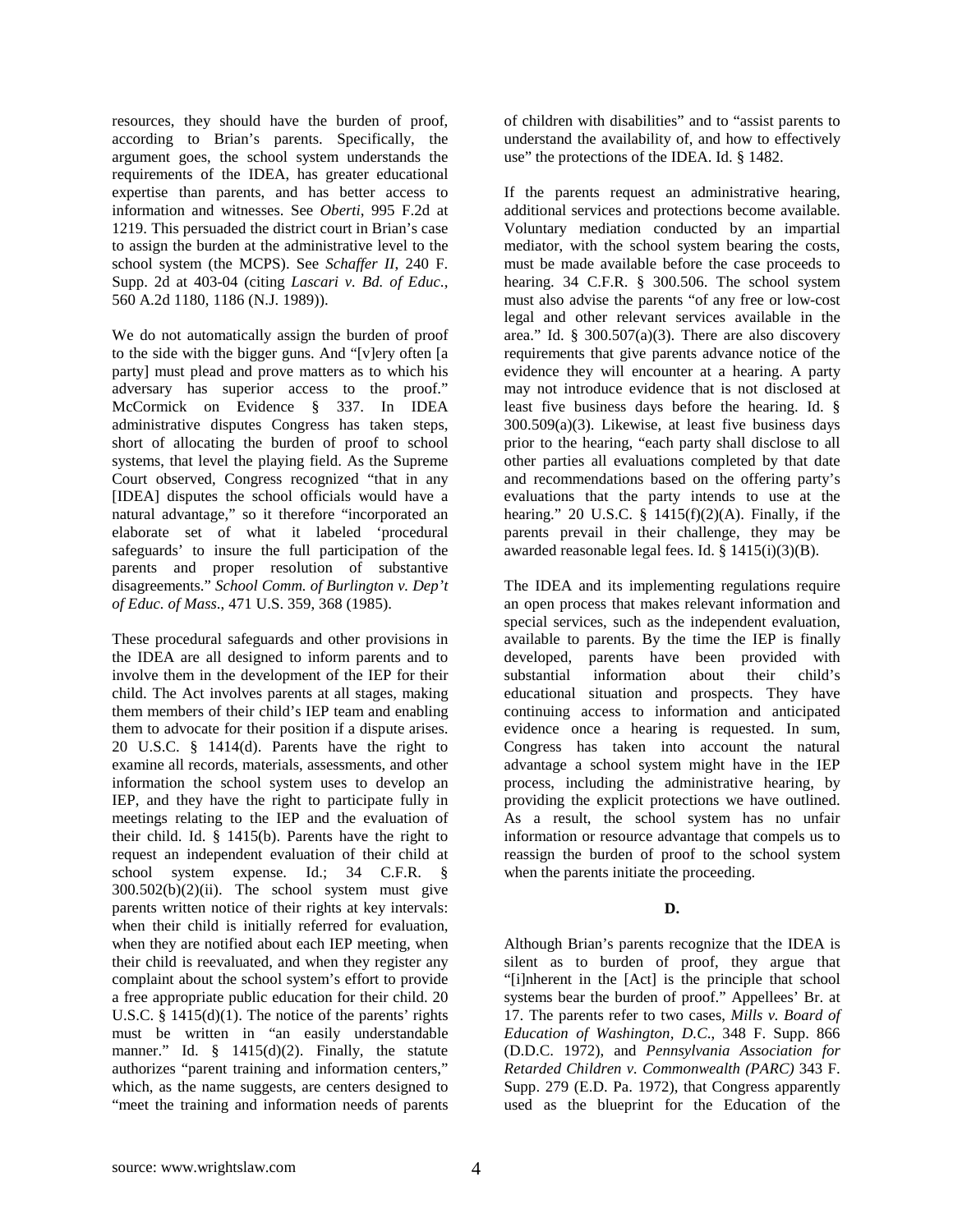Handicapped Act, now the IDEA. See *Rowley*, 458 U.S. at 194 ("The fact that both *PARC* and *Mills* are discussed at length in the Legislative Reports suggests that the principles which they established are the principles which, to a significant extent, guided the drafters of the Act.").

The Supreme Court in *Rowley* pointed out the similarities between *PARC* and *Mills* and what is now the IDEA. *Rowley*, 458 U.S. at 194 n.16. *PARC*, like the Act, "required the State to identify, locate, and evaluate [disabled] children, to create for each child an individual educational program, and to hold a hearing on any change in education assignment." Id. at 194 n.16 (internal quotation marks and citations omitted). *Mills*, for its part, provided parents with the various procedural safeguards that appear in the Act, such as their rights to inspect records, to have an independent evaluation of the child, "to object to the IEP and receive a hearing before an independent hearing officer, to be represented by counsel at the hearing, and to have the right to confront and crossexamine adverse witnesses." Id. (citation omitted).

*Mills* placed the burden of proof at the administrative hearing on the school system. 348 F. Supp. at 881. In *PARC* after the school system satisfied its burden of production by introducing its placement report, the burden to introduce evidence shifted to the parents. It appears, however, that the ultimate burden of proof rested with the school system. *PARC*, 343 F. Supp. at 305. The parents argue that because the Act specifically incorporated a number of other major principles from *PARC* and *Mills*, "[i]t stands to reason that Congress intended for the IDEA to echo the[ir] assignments of burden of proof." Appellees' Br. at 19. The circumstances compel the opposite conclusion, we believe. Congress took a number of the procedural safeguards from PARC and Mills and wrote them directly into the Act. Congress thus knows how to borrow ideas and incorporate them into legislation. For the Act here, it borrowed some ideas and specifically ignored others. We cannot conclude from this that Congress intended to adopt the ideas that it failed to write into the text of the statute. For whatever reason Congress did not assign the burden of proof, and Congress has not signaled by its silence that we should depart from the general rule.

## **E.**

The dissent argues that in light of the affirmative (IDEA-mandated) obligation a school system has to provide an appropriate educational program for each disabled child, "the most reasonable, though by no

means irrebuttable presumption, is that the school [system] should bear the burden of proof in the due process hearings." Post at 14. As we have already pointed out, however, the general rule is quite the opposite: a party who initiates a proceeding to obtain relief based on a statutory obligation bears the burden of proof. McCormick on Evidence § 337. The general rule is sometimes stated in a slightly different way that is instructive here: the burden of proof is on the party who should lose if no evidence is offered by either side. 9 J. Wigmore, Wigmore on Evidence § 2485 (1981). We believe that when parents challenge the adequacy of an IEP, they should lose if no evidence is presented. To say that the school system should lose is to say that every challenged IEP is presumptively inadequate. See id. A presumption of inadequacy would go against a basic policy of the IDEA, which is to rely upon the professional expertise of local educators. Congress enacted the IDEA with the clear intention of deferring to local school authorities for the development of educational plans for disabled children. See *Rowley*, 458 U.S. at 207-08; *Hartmann v. Loudoun County Bd. of Educ*., 118 F.3d 996, 1000-01 (4th Cir. 1997). And while Congress "[e]ntrust[s] a [disabled] child's education to state and local agencies" under the IDEA, it "protect[s] individual children by providing for parental involvement [and for certain assistance to parents] . . . in the formulation of [a] child's [IEP]." Rowley, 458 U.S. at 208. Under this statutory arrangement, it is reasonable to require parents attacking the terms of an IEP to bear the burden of showing why it is deficient.

The dissent would assign the burden of proof to the school system because of its "distinct, inherent advantage" over parents when it comes to proposing and evaluating educational plans for disabled children. Parents, the dissent says, "lack the comprehensive understanding . . . [and] means to assess the likely benefit of available alternatives." Id. Again, when Congress designed and passed the IDEA, it was keenly aware that school systems have professional expertise and that parents do not. It was for this very reason that Congress imposed statutory safeguards to assist parents in becoming substantively informed. If Congress considered burden of proof at all, it no doubt recognized that allocating the burden to school systems is not the kind of help parents really need in challenging IEPs. For regardless of which side has the burden of proof in an administrative hearing, parents will have to offer expert testimony to show that the proposed IEP is inadequate. Shifting the burden of proof, in other words, will not enable parents by themselves to mount a serious, substantive challenge to an IEP.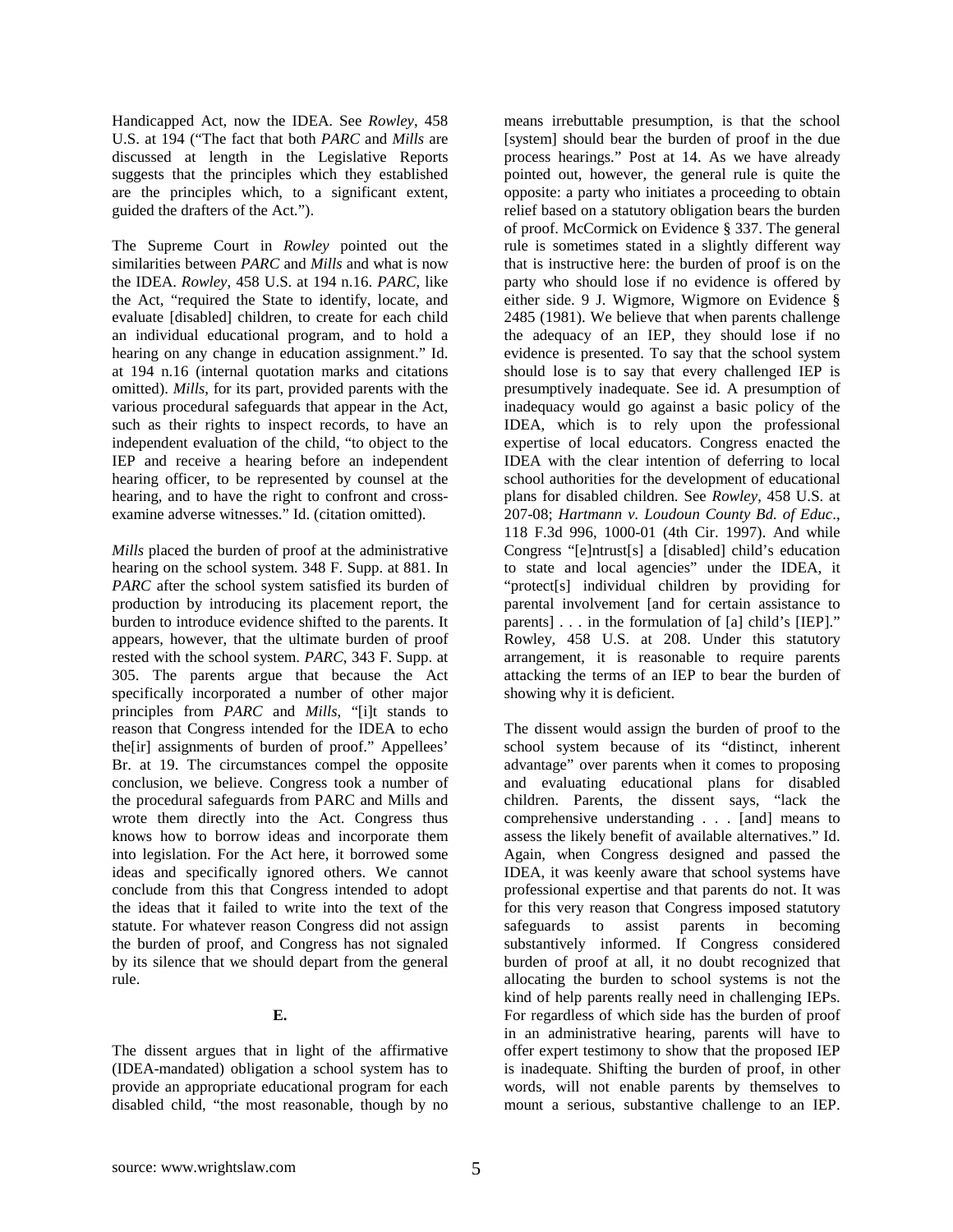Congress recognized that parents need professional assistance, and the IDEA therefore allows parents who prevail in due process hearings to recover their fees for hiring lawyers. 20 U.S.C. § 1415(i)(3). If experience shows that parents do not have sufficient access to substantive expertise under the current statutory scheme, Congress should be called upon to take further remedial steps. As far as procedure is concerned, however, we have no convincing reason to depart from the traditional burden of proof in IDEA due process hearings.

#### **III.**

In sum, the IDEA does not allocate the burden of proof, and we see no reason to depart from the general rule that a party initiating a proceeding bears that burden. Congress was aware that school systems might have an advantage in administrative proceedings brought by parents to challenge IEPs. To avoid this problem, Congress provided a number of procedural safeguards for parents, but assignment of the burden of proof to school systems was not one of them. Because Congress took care in specifying specific procedural protections necessary to implement the policy goals of the Act, we decline to go further, at least insofar as the burden of proof is concerned. Accordingly, we hold that parents who challenge an IEP have the burden of proof in the administrative hearing. We reverse the judgment of the district court and remand for further proceedings consistent with this opinion.

### **REVERSED AND REMANDED**

### **LUTTIG, Circuit Judge, dissenting**:

I do not agree with the majority's holding that the burden of proof in due process hearings conducted pursuant to the Individuals with Disabilities Education Act (IDEA), 20 U.S.C. § 1415(f)-(g), should be borne by a disabled child's parents, rather than by the school district that is charged with providing that child a "free appropriate public education," 20 U.S.C.  $\S$  1412(a)(1)(A). Not only does the school district have the affirmative, statutory obligation under the IDEA to develop a suitable education program (IEP) for every disabled child, the school district is also in a far better position to demonstrate that it has fulfilled this obligation than the disabled student's parents are in to show that the school district has failed to do so. Accordingly, I would hold that the school district - and not the comparatively uninformed parents of the disabled child - must bear the burden of proving that the disabled child has been provided with the statutorily required appropriate educational resources.

The majority concludes otherwise based on the "normal rule of allocating the burden to the party seeking relief." Ante at 6-7. As even it admits, however, this so-called "rule" is, in actuality, merely a presumption and not a very strong one at that. Relying on McCormick on Evidence, the majority explains that, "[a]lthough 'the natural tendency is to place the burden[ ] on the party desiring change' or seeking relief, other factors such as policy considerations, convenience, and fairness may allow for different allocation of the burden of proof." Ante at 5 (quoting McCormick on Evidence § 337).

Each of these "other factors" - policy, convenience and fairness - weigh against the assignment of the burden of proof to the parents in this case. To begin with, the policies behind the IDEA indisputably argue in favor of placing the burden of proof with the school district. As the Supreme Court has explained,

[t]he Act represents an ambitious federal effort to promote the education of handicapped children, and was passed in response to Congress' perception that a majority of handicapped children in the United States "were either totally excluded from schools or [were] sitting idly in regular classrooms awaiting the time when they were old enough to 'drop out.'" *Bd. of Educ. of Hendrick Hudson Central Sch. Dist. v. Rowley*, 458 U.S. 176, 179 (1983) (brackets in original).

In the service of this effort, the IDEA obligates school districts to provide every disabled child with an educational program that is reasonably responsive to that child's disability. Id. at 188-89. The IDEA also requires school districts to involve the parents of the disabled child in the formulation of educational plans made in response to the child's particular disability and to receive and consider the suggestions of parents in the development of those plans. In light of these affirmative obligations, the most reasonable, though by no means irrebuttable, presumption is that the school district should bear the burden of proof in the due process hearings required by the Act as well.

The majority suggests otherwise by comparing the obligation of school districts under the IDEA to that of defendants in civil rights claims under Title VII of the Civil Rights Act of 1964, the Americans with Disabilities Act, and the Age Discrimination Act. See ante at 7. Because defendants in civil rights claims have a statutory obligation to refrain from discrimination but do not bear the burden of proof in